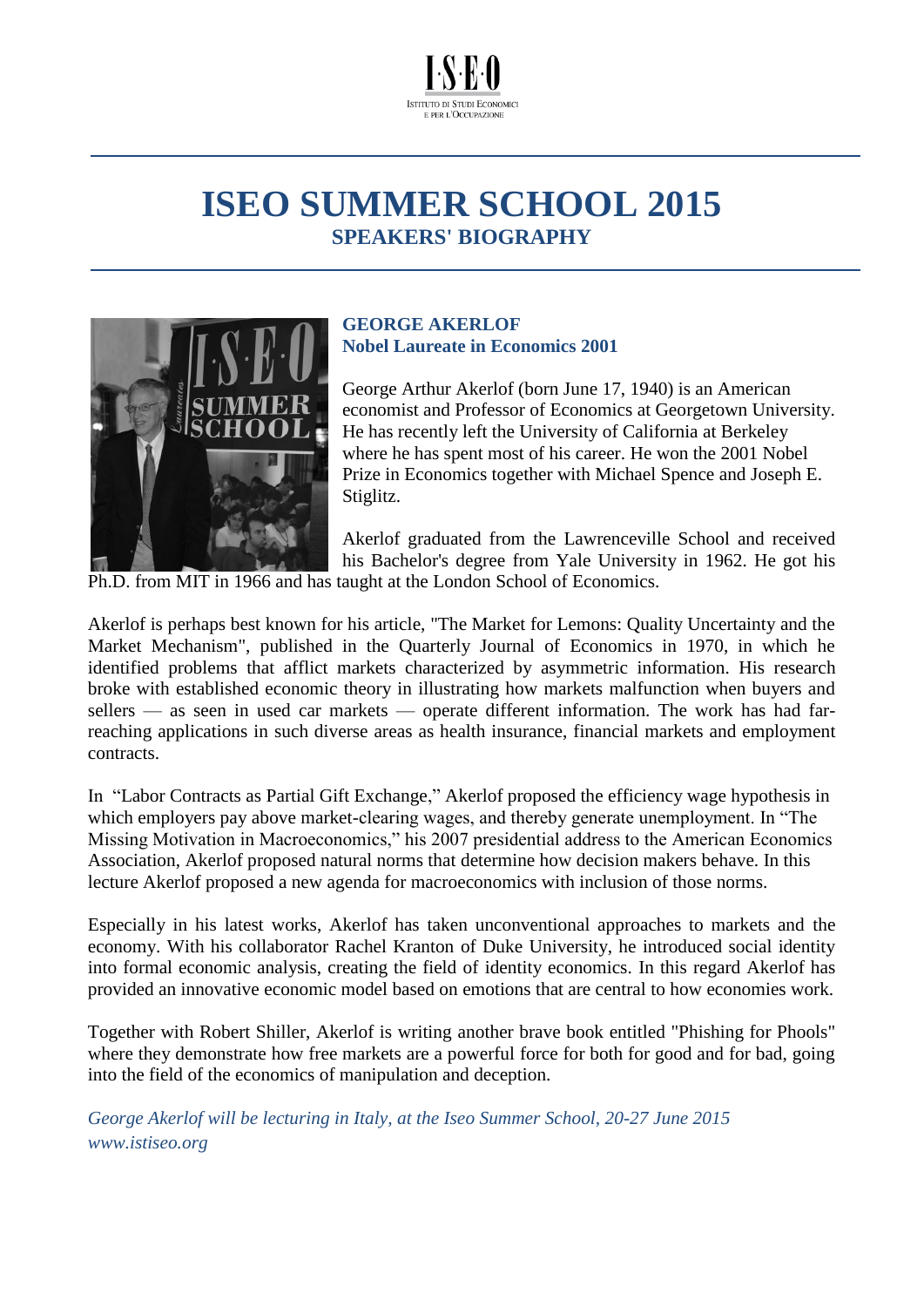



## **ROBERT SHILLER Nobel Laureate in Economics 2013**

Robert J. Shiller ( born 1946) is professor of Economics at Yale University and professor of finance at Yale School of Management. He received his B.A. from the University of Michigan in 1967 and his Ph.D. in economics from the Massachusetts Institute of Technology in 1972.

He has written on financial markets, financial

innovation, behavioural economics, macroeconomics, real estate, statistical methods, and on public attitudes, opinions, and moral judgments regarding markets.

His 1989 book *[Market Volatility](http://mitpress.mit.edu/books/market-volatility)* (MIT Press) is a mathematical and behavioral analysis of price fluctuations in speculative markets. His 1993 book *[Macro Markets: Creating Institutions for](http://global.oup.com/academic/product/macro-markets-9780198294184;jsessionid=8D6E99FF0982F9798EA04D9938DA034A?cc=us&lang=en&)  [Managing Society's Largest Economic Risks](http://global.oup.com/academic/product/macro-markets-9780198294184;jsessionid=8D6E99FF0982F9798EA04D9938DA034A?cc=us&lang=en&)* (Oxford University Press) [\(available via subscribing](http://www.oxfordscholarship.com/oso/public/content/economicsfinance/9780198294184/toc.html)  [libraries on Oxford Online\)](http://www.oxfordscholarship.com/oso/public/content/economicsfinance/9780198294184/toc.html) proposes a variety of new risk-management contracts, such as futures contracts in national incomes or securities based on real estate that would permit the management of risks to standards of living. His book *[Irrational Exuberance](http://press.princeton.edu/titles/7922.html)* (the third edition of which will be published in January 2015) is an analysis and explication of speculative bubbles, with special reference to the stock market and real estate. His book *[The New Financial Order: Risk in the 21st](http://press.princeton.edu/titles/7479.html)  [Century](http://press.princeton.edu/titles/7479.html)* (Princeton University Press, 2003) is an analysis of an expanding role of finance, insurance, and public finance in our future. His book *[Subprime Solution: How the Global Financial](http://press.princeton.edu/titles/8714.html)  [Crisis Happened and What to Do about It](http://press.princeton.edu/titles/8714.html)*, published in September 2008 by Princeton University Press, offers an analysis of the housing and economic crisis and a plan of action against it. He coauthored, with George A. Akerlof, *[Animal Spirits: How Human Psychology Drives the Economy](http://press.princeton.edu/titles/8967.html)  [and Why It Matters for Global Capitalism](http://press.princeton.edu/titles/8967.html)* published in March 2009 by Princeton University Press. His book, *[Finance and the Good Society](http://press.princeton.edu/titles/9652.html)*, was published in April 2012 by Princeton University Press.

His repeat-sales home price indices, developed originally with Karl E. Case, are now produced by [CoreLogic](http://www.corelogic.com/about-us/researchtrends/corelogic-case-shiller-indexes.aspx#.VFpV4md0xok) and published as the [S&P/Case-Shiller Home Price Indices.](http://www.spindices.com/index-family/real-estate/sp-case-shiller) The Chicago Mercantile Exchange now maintains [futures markets based on the](http://www.homepricefutures.com/) S&P/Case-Shiller Indices.

He has been research associate, [National Bureau of Economic Research](http://www.nber.org/) since 1980, and has been co-organizer of NBER workshops: on [behavioral finance](http://www.econ.yale.edu/~shiller/behfin/index.htm) with Richard Thaler since 1991, and on [macroeconomics and individual decision making](http://www.econ.yale.edu/~shiller/behmacro/index.htm) (behavioral macroeconomics) with George Akerlof 1994-2007.

He was awarded the [Nobel Prize in Economic Sciences jointly with Eugene Fama and Lars Peter](http://www.nobelprize.org/nobel_prizes/economic-sciences/laureates/2013/)  [Hansen in](http://www.nobelprize.org/nobel_prizes/economic-sciences/laureates/2013/) 2013.

He served as Vice President of the [American Economic Association,](https://www.aeaweb.org/) 2005 and was elected President of the [American Economic Association](https://www.aeaweb.org/) for 2016. Shiller is ranked among the 100 most influential economists of the world

*Robert Shiller will be lecturing in Italy, at the Iseo Summer School, 20-27 June 2015 www.istiseo.org*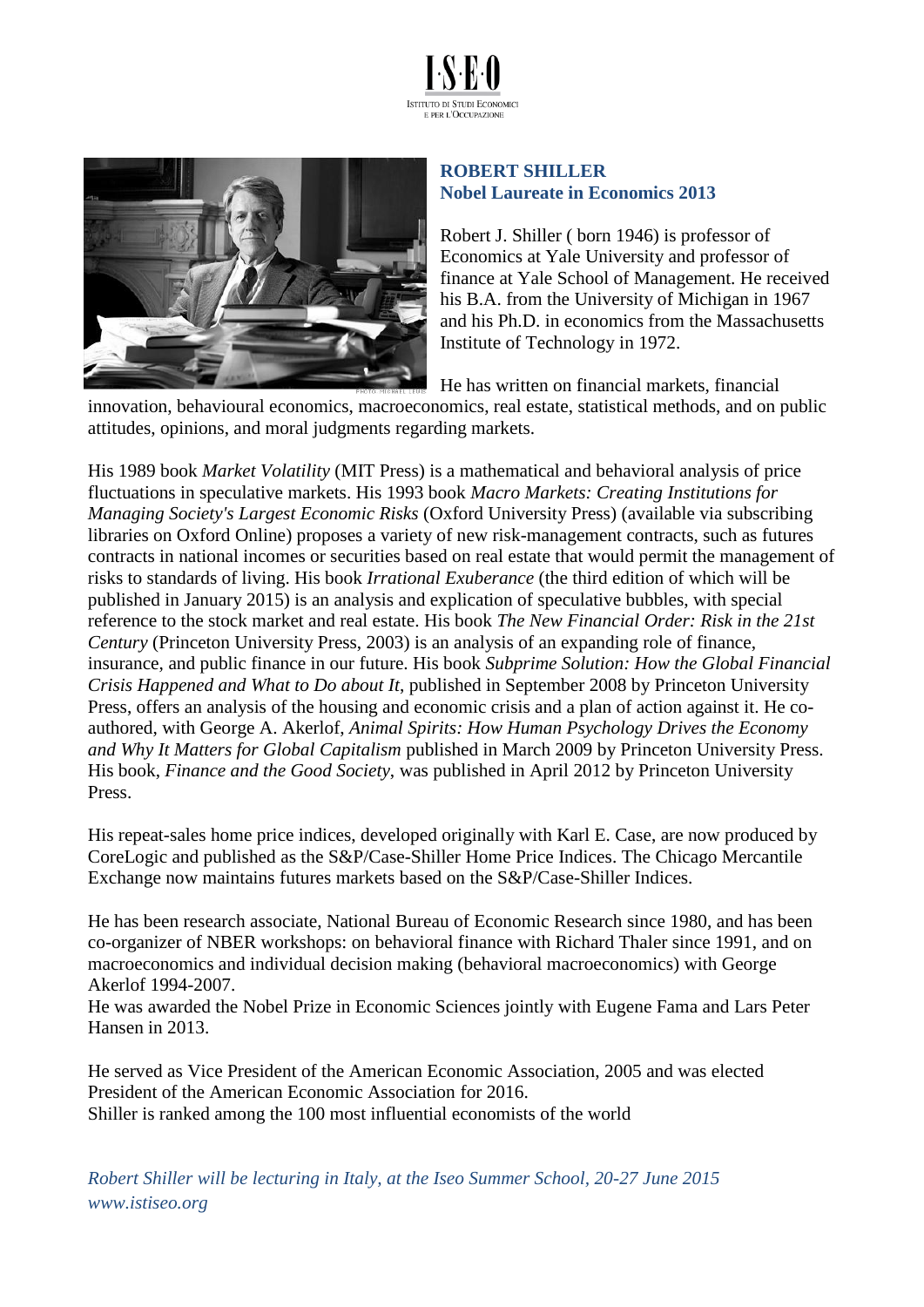



#### **MICHAEL SPENCE Nobel Laureate in Economics 2001**

Michael Spence, born November 7 1943, is an Americanborn and Canadian-raised world-renowned economist. Spence earned his undergraduate degree summa cum laude in philosophy at Princeton University in 1966 and was selected for a Rhodes scholarship. Two years later he was awarded a B.S. -M.A. in mathematics from Oxford and in 1972 he earned his Ph.D. in economics at Harvard University.

From 1973 to 1975, he was an Associate Professor of Economics at Stanford. At Harvard, he served as professor

of Economics and Business Administration from 1975 to 1990. There he also held a joint appointment in the Business School and the Faculty of Arts and Sciences. He was appointed both chairman of the Economics Department and George Gund Professor of Economics and Business Administration in 1983. From 1984 to 1990 Spence served as the Dean of the Faculty of Arts and Sciences at Harvard and from 1990 to 1999 he served as dean of the Stanford Business School. In addition, Spence has also for example been Chairman of an Independent Commission on Growth in Developing Countries and Professor of Economics at the Stern School of Business at New York University. He has been Professor Emeritus at Stanford since 2000.

In 2001, Spence received, along with George A. Akerlof and Joseph E. Stiglitz, the Nobel Prize in Economic Sciences. It was awarded to them for their work on the dynamics of information flows and market development. Spence has furthermore been awarded the John Kenneth Galbraith Prize for excellence in teaching and the John Bates Clark medal for "significant contribution to economic thought and knowledge." The Clark Medal, awarded every two years to an economist under the age of 40, is one of the most prestigious awards in the field of economics.

Amongst his other achievements, Spence is the author of the book, 'The Next Convergence: The Future of Economic Growth in a Multispeed World,' (Ferrar, Straus and Giroux, May 2011). Spence writes monthly columns for Project Syndicate, a prestigious forum that publishes commentaries by thinkers and world leaders. In addition, he also writes occasional op-ed pieces in the Financial Times and other major newspapers and forums. The governments of China and India rely on Spence as an advisor on matters related to growth, development and structural change. He is a known lecturer on the developing countries, their evolving structure and prospects for the global economy.

*Michael Spence will be lecturing in Italy, at the Iseo Summer School, 20-27 June 2015 www.istiseo.org*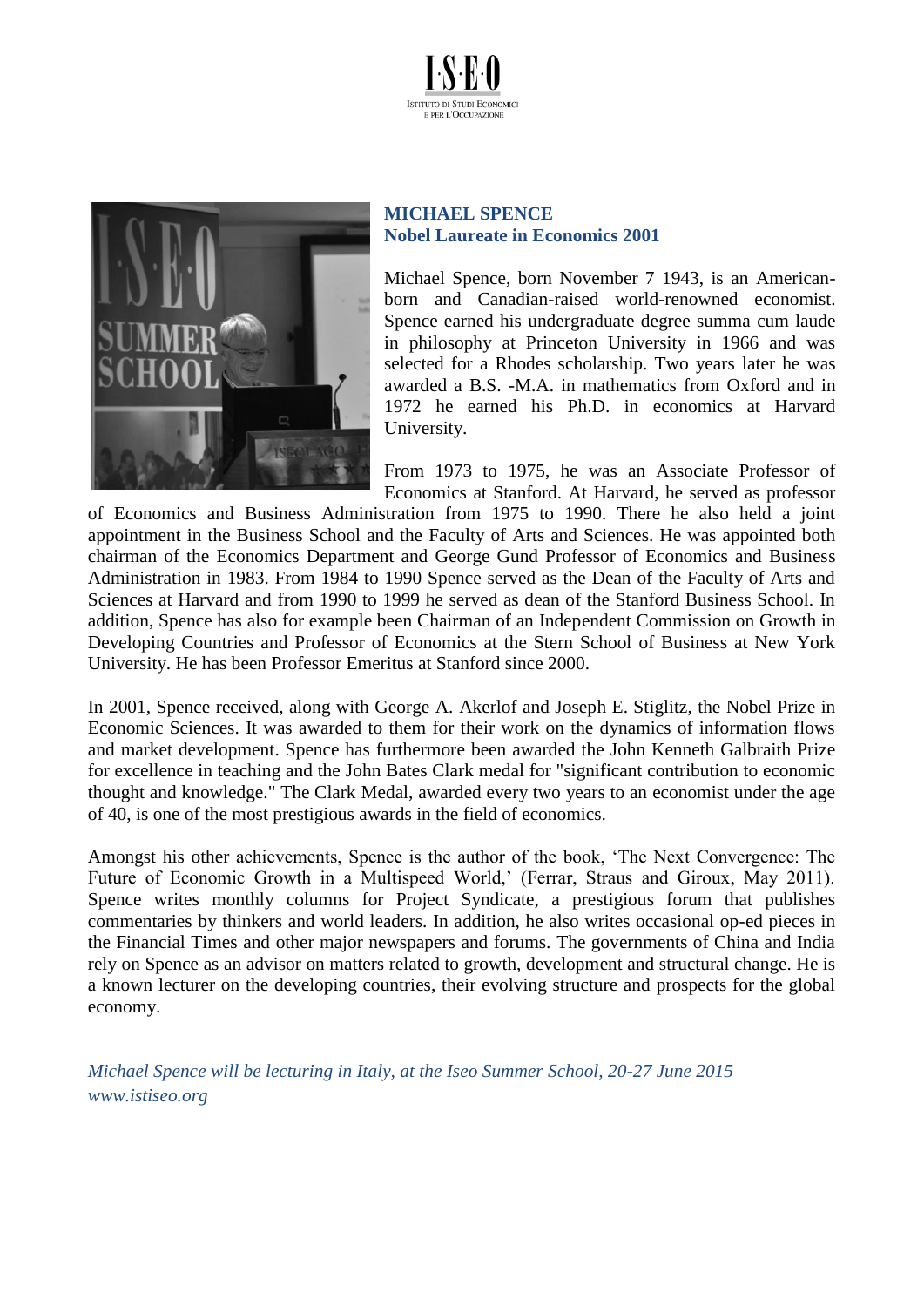



## **ANDRE' ACIMAN- OFF TOPIC LECTURE-City University, New York**

André Aciman was born in Alexandria, Egypt and is an American memoirist, essayist, novelist, and scholar of seventeenth-century literature. He has also written many essays and reviews on Marcel Proust. His work has appeared in *The New Yorker, The New York Review of Books, The New York Times, The New Republic, Condé Nast Traveler* as well as in many volumes of *The Best American Essays*.

Aciman received his Ph.D. in Comparative Literature from Harvard University and, after teaching at Princeton University

and Bard College, is Distinguished Professor of Comparative Literature at The Graduate Center of The City University of New York. He is currently chair of the Ph. D. Program in Comparative Literature and founder and director of The Writers' Institute at the Graduate Center. He has also taught creative writing at New York University, Cooper Union, and Yeshiva University. In 2009, Aciman was also Visiting Distinguished Writer at Wesleyan University.

Aciman is the author of the Whiting Award-winning memoir *Out of Egypt* (1995), an account of his childhood as a Jew growing up in post-colonial Egypt. His books and essays have been translated in many languages. Aciman has published *False Papers: Essays in Exile and Memory* (2001) and *Alibis: Essays on Elsewhere*, and three novels, *Eight White Nights* (2010), *Call Me By Your Name* (2007), and most recently *Harvard Square*. He also edited *Letters of Transit* (1999) and *The Proust Project* (2004) and prefaced *Monsieur Proust* (2003), *The Light of New York* (2007), Condé Nast Traveler's *Room With a View* (2010) and Stefan Zweig's *Journey to the Past* (2010).

He is currently working on linked novellas entitled: *Enigma Variations*.

*Andrè Aciman will be lecturing in Italy, at the Iseo Summer School, 20-27 June 2015 www.istiseo.org*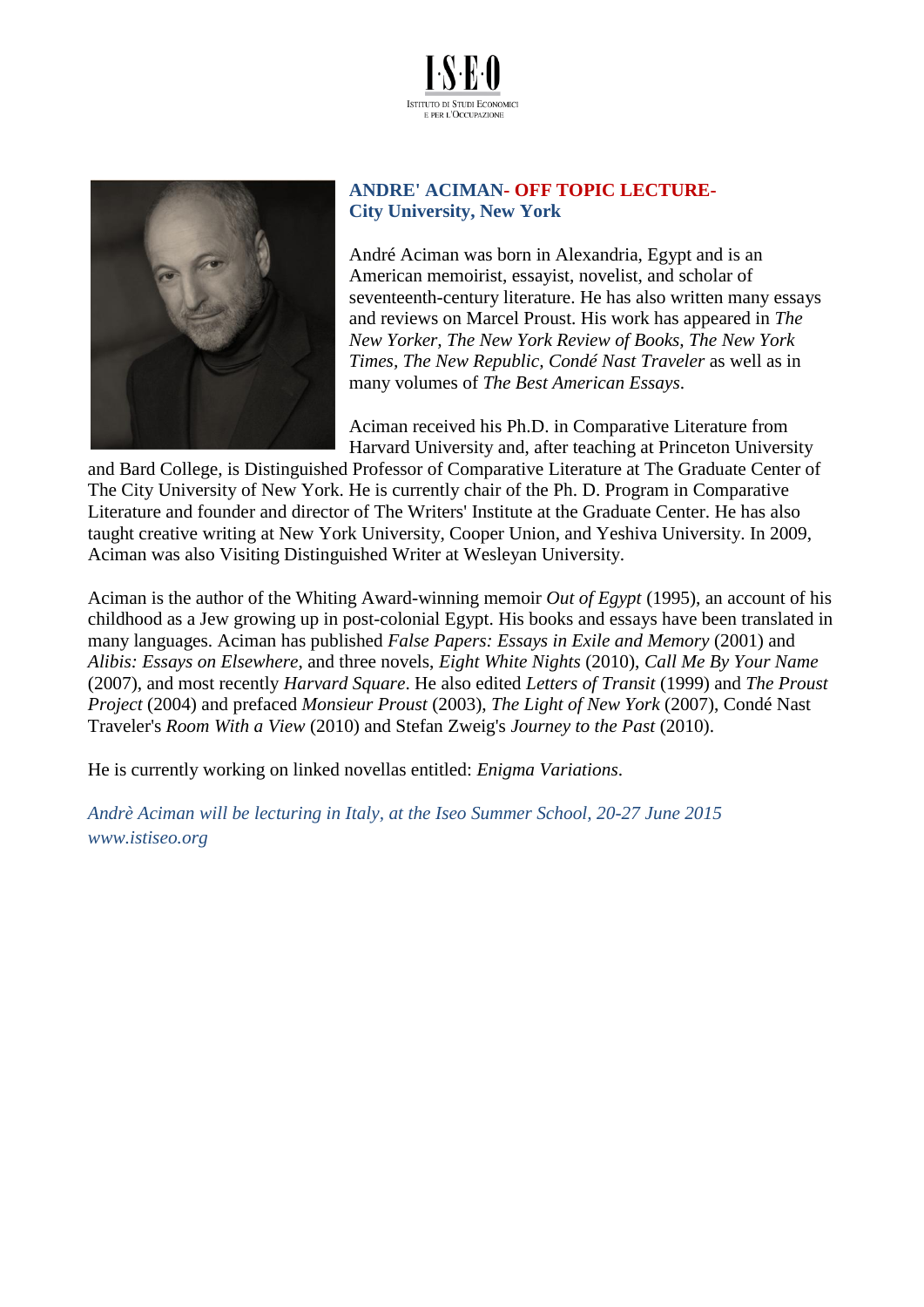



## **EMANUELE FERRAGINA SciencesPo University and Oxford University**

Emanuele Ferragina joined Sciences Po in January 2015. He is assistant Professor at the department of Sociology, Member of the LIEPP and Associate Member of the Department of Social Policy and Intervention at the University of Oxford. Prior to Sciences Po, he was Departmental Lecturer at University of Oxford where he also received his PhD.

Emanuele is interested in the political economy of the welfare state, the individual and macro determinants of social capital

and social participation, and the innovative use of the comparative method.

Besides academia, he has established (with a group of Italian researchers) the think tank Fonderia Oxford, which has the objective of raising public awareness about important societal issues, such as the rigidity of the Italian labour market, the lack of social cohesion in the Mezzogiorno, and the Italian brain drain. He also regularly writes for Il FattoQuotidiano about equality, labour market issues, party politics, the welfare state and lower league football. His research has attracted the attention of the Italian media and his work has been discussed in TV, Radio programs, and by the main Italian newspapers. His books Chi Troppo, Chi Niente (2013) (trans. Who gets too much, who gets nothing) and La Maggioranza Invisibile (trans. The Invisible Majority) (2014) are national best sellers.

Main publications can be found at this link: <https://sciences-po.academia.edu/EmanueleFerragina>

*Emanuele Ferragina will be lecturing in Italy, at the Iseo Summer School, 20-27 June 2015 www.istiseo.org*